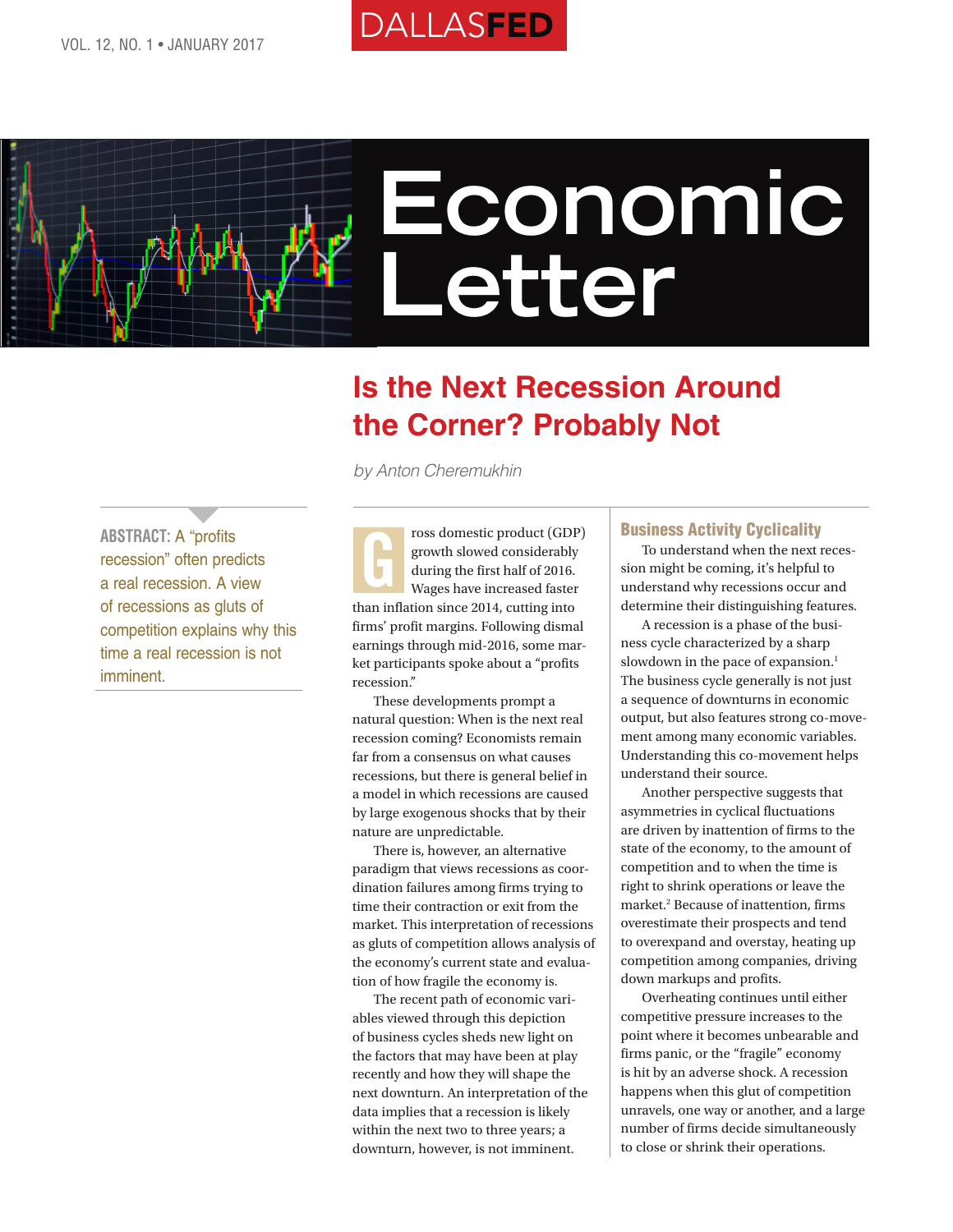## **Economic Letter**

In the aftermath of a recession, the playing field is much less congested. Surviving firms take advantage of increased market power, which quickly translates into higher markups. Later in the expansion, as firms increase their capacity and new firms with superior technologies enter the market, markups start a gradual slide toward the next recession. The switch from the "recovery" stage of the business cycle to the stage of "fragility" occurs in the middle of an expansion when output growth slows and markups start falling.

Looking at the U.S. history of co-movements between output and markups, one can identify the transitions from recovery to fragility (*Chart 1*).3 After each recession (pink), there is a visually distinguishable recovery period (green) characterized by fast growth and elevated markups. Each recovery period is followed by a fragility period (white) where growth slows and markups decline.4

The same statistical procedure that identifies the switches historically suggests that the U.S. economy entered the state of fragility recently—in third quarter 2014. Growth significantly slowed that fall, and markups declined about 4 percent.

#### Business-Cycle Co-movement

The behavior of major economic variables over the course of the business cycle provides insight into how the process proceeds. Specifically, recession dates as well as the dates when switches to fragility occurred in the past can be used to evaluate the average performance of output, the unemployment rate, markups, profits, price inflation and wage growth.

First, note the average responses of these economic indicators to a recession (*Chart 2*). In an average postwar recession, output declined sharply by about 3



NOTES: Pink-shaded areas indicate recession. Green-shaded areas indicate recovery. White areas indicate fragility. Detrended markup indicates movement absent long-term trends.

SOURCES: Federal Reserve Board; National Bureau of Economic Research; author's calculations.

percent below potential; unemployment increased sharply from the average of 5.5 percent prior to the recession to around 8 percent; markups stayed 3 percent below trend throughout the recession and then quickly increased back to trend almost two years following the beginning of a recession.

Profits declined from 10 percent of GDP in anticipation of a recession to 8 percent at its deepest point and then increased back toward 10 percent of GDP in the aftermath of a recession. Core inflation and wage growth, which gradually rose prior to the recession, reversed course and returned to normal during the recession and recovery.

The average responses of the same economic quantities to a switch from recovery to fragility are similarly tracked (*Chart 3 on back page*). In an average postwar switch to fragility, output growth slowed considerably, leading to a gradual decline in the output gap toward potential; the unemployment rate flattened out between 5 and 6 percent, while markups started a gradual decline after remaining elevated over the course of the recovery.

Profits, which remained a relatively constant fraction of GDP over the course of the recovery, declined 2 percentage points as a share of GDP during the first two years of fragility. Core inflation did not appear to respond much to postwar switches, and wage growth accelerated a little bit following a typical switch.

The path of the U.S. economy around the time of the most recent switch mimics closely the typical behavior from past switches. Growth has slowed since 2014, markups and profits have been declining, the unemployment rate has slid to a very low level by historical standards, inflation has remained steady and wage growth has accelerated a bit.

#### Predicting Recessions

When the economy is already fragile, what are the telltale signs of a coming recession?

Research suggests that the likelihood of a recession remains largely unchanged over the entire period of fragility, remaining at a higher level when compared with the recovery period. Specifically, a recession results from one of two forces: 1) the failure of ineffective businesses to coordi-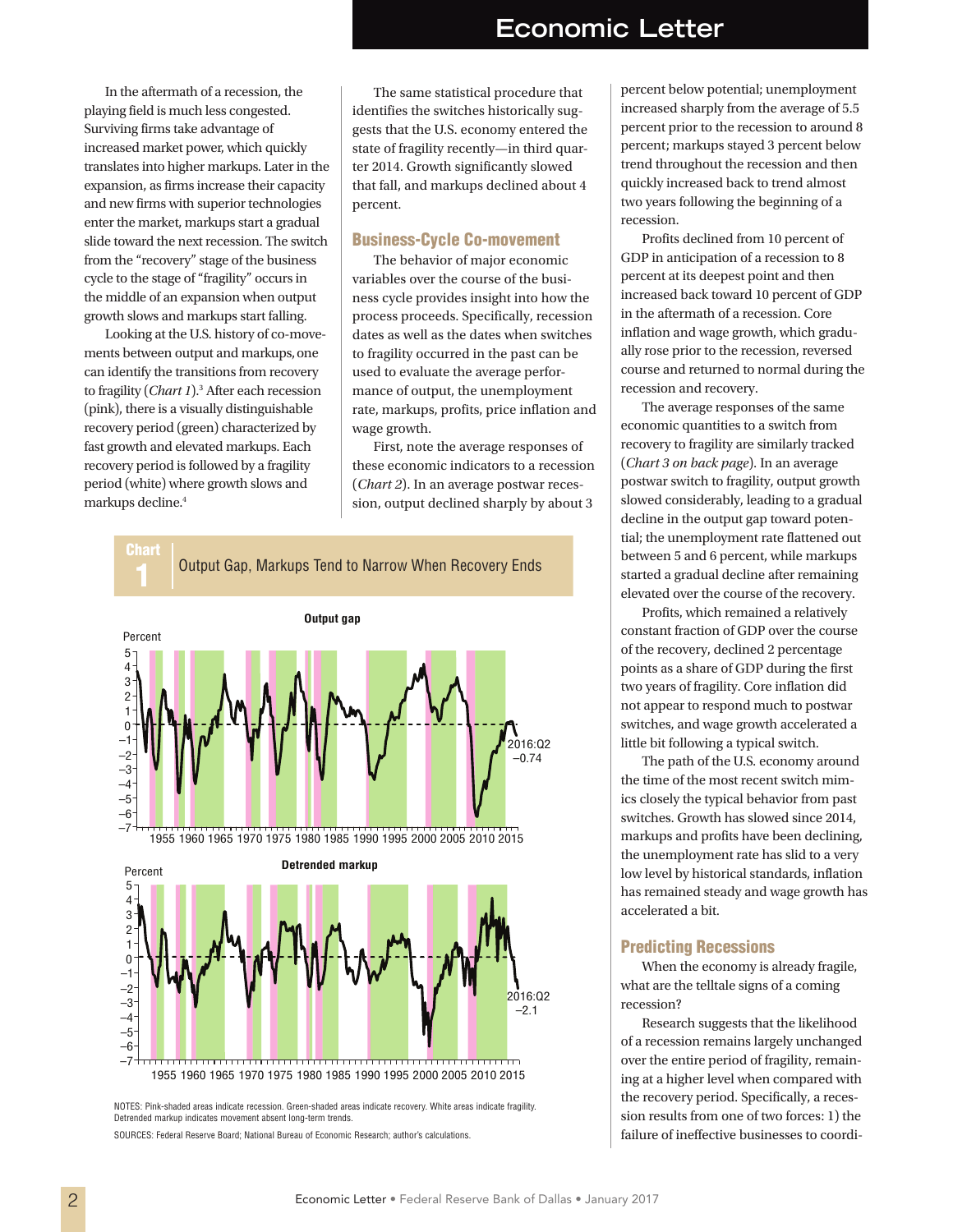### **Economic Letter**



NOTES Blue line shows paths during switches from fragility to recession with 95 percent confidence intervals. Red line shows recent path. Vertical line indicates years before/after the switch.

nate their timely exit, which is inherently unpredictable; or 2) an external shock that knocks the economy out of balance. Policy action or favorable circumstances could help the least-productive firms stop their expansion and coordinate their timely exit.

Availability of information about firms' future prospects could be one such policy device. However, the longer the economy remains in a fragile state, the smaller the size of the shock needed to create imbalances, so the likelihood of recession increases, albeit very gradually, over time.

When the economy is already fragile, the best indicator of how far away it is from slipping into recession is the level of markups and profits. The lower they are and the longer they stay low, the more likely a recession will occur. If the majority of businesses are not paying attention to these indicators, the firms will continue expanding, further heating up competition. When the downturn hits, it will be as unexpected as always.

In such circumstances, a relatively large disturbance can lead to a wave of exits and contractions by firms which, through wide information transmission, spirals the economy into recession. However, a relatively small shock can lead to only a small number of the leastproductive firms exiting, allowing recessionary pressures to abate while lessening competitive pressure. In this case, markups increase slightly, but the length of the expansion is extended.

The key question about current experience is whether the circumstances are right for a major contraction and whether a potential recent shock would be large enough to create a major imbalance.

#### Dodging the Bullet

The recent path of profits and markups suggests that a recession may be indeed right around the corner, as some market participants suggest. On the other hand, would an examination of GDP, profits and markups have predicted all previous recessions? Yes, these seem to be necessary signs as reduction in markups and slow growth did precede previous recessions.

On the other hand, they do not seem to be a sufficient indicator. There were two episodes—in 1986 and 1998—when the same criterion indicated an imminent recession. But a recession did not materialize, despite the stock market crash of 1987 and a pair of international shocks in 1998.5

The distinguishing feature of both these episodes relative to prerecession periods was a low level of inflation. Coincidentally, the current levels of price inflation and wage growth are low by the standards of a typical prerecession period. Core personal consumption expenditures inflation has barely exceeded 2 percent, while usually it exceeds 4 percent when a recession is imminent. Wage growth has been in the 2–3 percent range, while it usually also far exceeds 4 percent when a recession is around the corner. Therefore, it does not seem like all preconditions for a recession have been met.

Moreover, drawing on the two aforementioned episodes, preemptive tightening in the 1980s and 1990s could be the kind of small shock that enabled a longer expansion by signaling to the least competitive firms that it is time to leave and let other, more productive, firms grow.

The most recent energy plunge, coupled with the strengthening of the dollar, could be the small shock that temporarily defuses the competitive pressure and prolongs the current expansion. The most recent earnings data seem to point in that direction. Nevertheless, the U.S. economy is in a fragile state and a large enough shock could throw the economy into a downturn

*Cheremukhin is a senior research economist in the Research Department of the Federal Reserve Bank of Dallas.*

SOURCES: Bureau of Economic Analysis; Bureau of Labor Statistics; National Bureau of Economic Research; author's calculations.